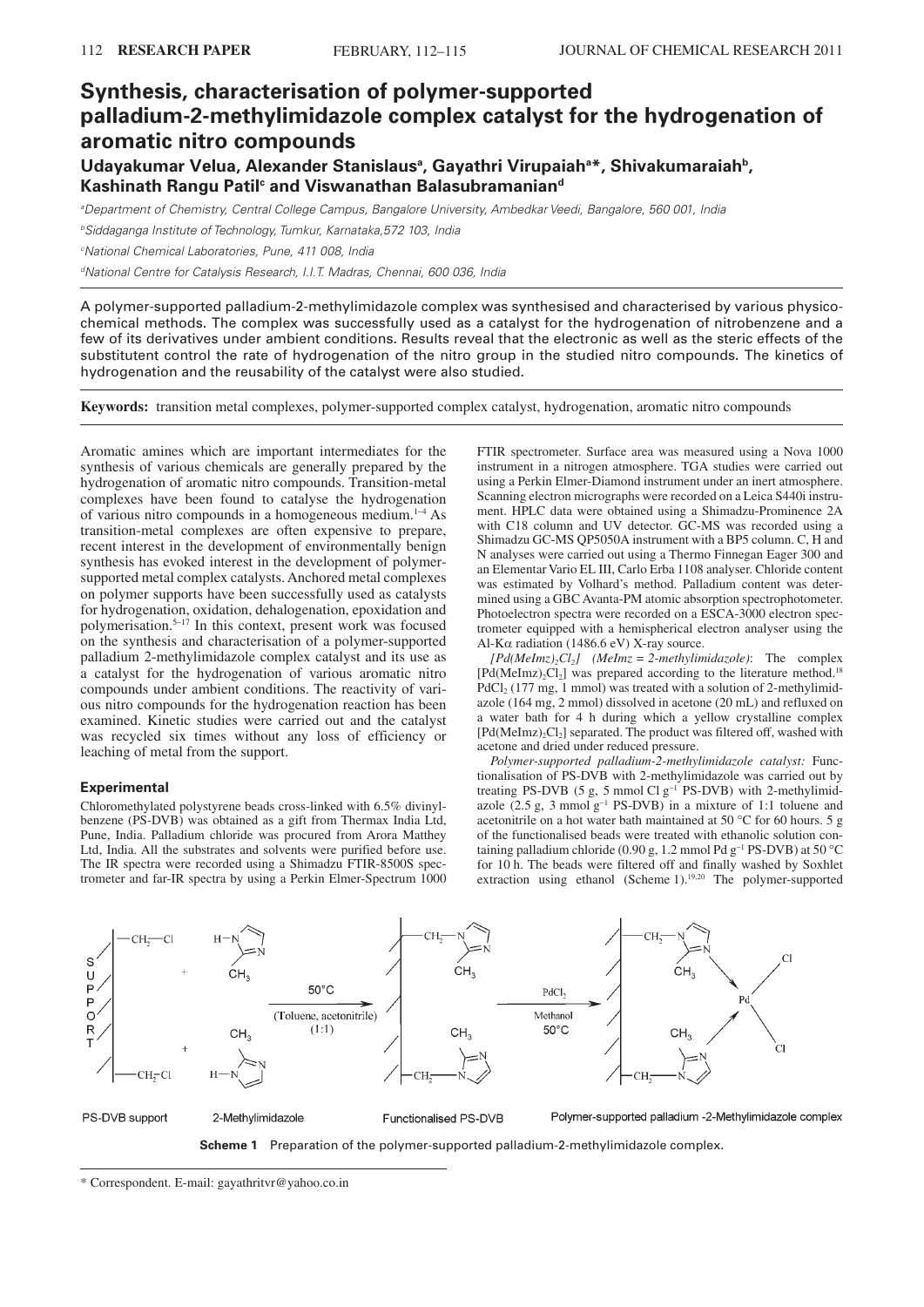complex beads were treated with an ethanolic solution of sodium borohydride, washed several times with methanol, vacuum-dried and then used as catalyst for the hydrogenation reactions.<sup>2</sup>

*Hydrogenation procedure:* All the reactions were carried out using methanol as a solvent at 596 mm Hg hydrogen pressure in a glass reactor. In a typical experiment, the catalyst was added along with the solvent to the reactor which was flushed with hydrogen and then evacuated. A known quantity of the substrate was injected and the system was opened to hydrogen gas burette. The reaction was monitored by a hydrogen uptake at different intervals of time.<sup>22</sup> The products obtained were identified using HPLC, IR spectra and GC-MS.<sup>23</sup> A blank reaction was also carried out for all the substrates without using the catalyst.

*Abbreviations:* PS-DVB: Chloromethylated polystyrene beads cross-linked with 6.5% divinylbenzene; PSMeimz: PS-DVB functionalised with 2-methylimidazole; PSPdMeimz: PSMeimz treated with palladium chloride; PSPdMeimz-actv : PSPdMeimz treated with methanolic solution of sodium borohydride; PSPdMeimz–rec : Recycled catalyst, MeImz = 2-methylimidazole; NB: nitrobenzene; PNA: *p*-nitroaniline; PNP: *p*-nitrophenol; PNT: *p*-nitrotoluene; PNBA: *p*-nitrobenzoic acid; PDNB: *p*-dinitrobenzene; PCNB: *p*-chloronitrobenzene, SEM = Scanning electron micrograph.

#### **Results and discussion**

*Elemental analysis:* Elemental analysis at different stages of preparation of the catalyst was carried out and the data are given in Table 1. The presence of nitrogen in PSMeimz determines the extent of functionalisation of PS-DVB. The palladium content was determined by stripping the bound palladium complex from the support.<sup>24</sup> For stripping, the polymer-supported complex (25 mg) was digested with conc. sulfuric acid (about 3 mL) by heating followed by addition of hydrogen peroxide (about 2 ml). The clear solution was heated to decompose the excess of hydrogen peroxide and then cooled. The metal content in the solution was determined using an atomic absorption spectrophotometer.

*Surface area, porosity, thermo-gravimetric, SEM analysis:* Solid catalysts are generally porous in nature and the pores play a very important role in their adsorption behaviour and catalytic activity.<sup>25</sup> Surface area and porosity was determined by the BET (Bruanauer, Emmette, Teller) method in a nitrogen atmosphere.26,27 PSPdMeimzactv had surface area 22 (m<sup>2</sup> g<sup>-1</sup>), pore diameter 54.2 Å and pore volume  $0.030$  (cm<sup>3</sup> g<sup>-1</sup>). No significant changes in surface area and pore diameter were observed after recycling; the surface area remained the same  $22 \, \text{(m}^2 \, \text{g}^{-1})$  whereas pore diameter and pore volume were found to be 49.4 Å and 0.035 (cm<sup>3</sup>  $g^{-1}$ ) respectively. Thermo-gravimetric analyses of PSPdMeimz-actv in an inert atmosphere with a heating rate of 10 °C min<sup>-1</sup> up to 500 °C revealed that the catalyst was stable without significant weight loss up to 225 °C. Scanning electron micrographs revealed that PSPdMeimz-actv has a relatively rough surface when compared PS-DVB. This change in surface could be due to reconstruction of the surface during catalyst preparation.

*Infrared spectroscopic studies:* The IR spectra of PS-DVB, PSMeimz, PSPdMeimz, PSPdMeimz-actv, PSPdMeimz-rec and  $[Pd(Melmz)<sub>2</sub>Cl<sub>2</sub>]$  were recorded in nujol and a comparative study was made (Fig. 1). The peak at  $1265 \text{ cm}^{-1}$  for PS-DVB due to – CH<sub>2</sub>Cl (Spectrum A) decreased in intensity on functionalisation (Spectrum B).<sup>28</sup> The peak at 3170 cm<sup>-1</sup> corresponding to  $v_{N-H}$  of 2-methylimidazole disappeared on functionalisation indicating the bonding of 2-methylimidazole to the support through  $-CH_2$  –. The decrease in intensity of the band at 833 cm<sup>-1</sup> corresponding to  $v_{C-CI}$  of PS-DVB after functionalisation further confirms the bonding of 2-methylimidazole with PS-DVB (Spectrum B).<sup>29</sup> [Pd(MeImz)<sub>2</sub>Cl<sub>2</sub>] exhibited  $v_{N-H}$ 

**Table 1** Elemental analysis of polymer-support and polymersupported catalyst

|                             | % C   | % H  | % $N$ | $%$ Pd |
|-----------------------------|-------|------|-------|--------|
| PS-DVB <sup>a</sup>         | 69.50 | 5.78 |       |        |
| PSMeimz <sup>b</sup>        | 57.86 | 5.37 | 8.02  |        |
| PSPdMeimz                   | 54.59 | 5.64 | 6.01  | 12.29  |
| PSPdMeimz-actv <sup>c</sup> | 55.54 | 5.22 | 7.01  | 12.27  |
| PSPdMeimz-rec               | 55.28 | 6.43 | 7.11  | 12.00  |

<sup>a</sup> 4.7 mmol Cl/g PS-DVB, <sup>b</sup> 2.8 mmol Melmz/g PS-DVB, c 1.14 mmol pd/g PS-DVB.



**Fig. 1** Overlay of IR -spectra of PS-DVB (spectrum A); PSMeimz (spectrum B); PSPdMeimz (spectrum C);  $[Pd(Melmz)<sub>2</sub>Cl<sub>2</sub>]$ (spectrum D).

at 3304 cm<sup>−</sup><sup>1</sup> (Spectrum D), whereas this peak was not found in the polymer-supported complex catalyst, since the complex has bonded to the polymer support through nitrogen. No significant changes in the spectroscopic features were observed for PSPdMeimz (Spectrum C), PSPdMeimz-actv and PSPdMeimz-rec. An intense peak at 326 cm<sup>-1</sup> in the far-IR spectrum recorded for PSPdMeimz-actv was assigned to Pd–Cl stretching.

*X-ray photoelectron spectroscopy studies:* The oxidation state of the palladium in PSPdMeimz, PSPdMeimz-actv and the recycled catalyst was ascertained by X-ray photoelectron spectroscopy (XPS) studies (Fig. 2). PSPdMeimz exhibited two peaks with binding energies 337.7 eV (3d<sub>5/2</sub>) and 342.9 eV (3d<sub>3/2</sub>) indicating the +2 oxidation state of palladium (Spectrum A). PSPdMeimz-actv did not show



**Fig. 2** XPS spectra of PSPdMeimz (spectrum A); PSPdMeimzactv (spectrum B); recycled catalyst (spectrum C).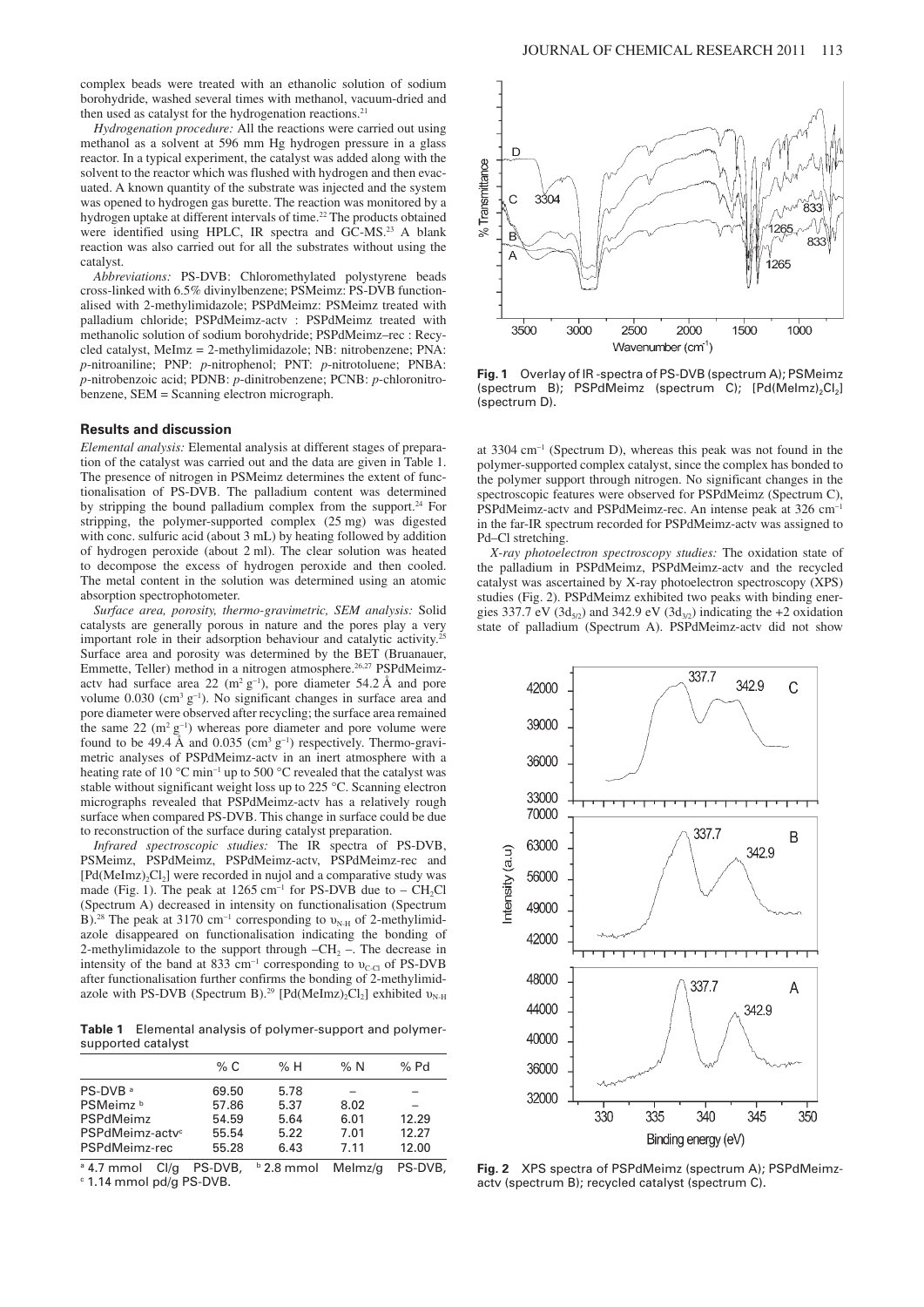any significant changes in the XPS results (Spectrum B).<sup>21,30</sup> Similar observations are reported by Mathew and Mahadevan<sup>24</sup> and Mani *et al*. <sup>31</sup> The XPS spectrum of the recycled catalyst (Spectrum C) revealed that, palladium continues to be in the +2 oxidation state even after recycling the catalyst for six times although the broadening of the peaks observed in spectrum C could be due to the presence of palladium in zero oxidation state formed during usage.

*Hydrogenation reaction:* When the homogeneous analogue of the polymer-supported catalyst;  $[Pd(Melmz)_2Cl_2]$  was used as catalyst for the hydrogenation of nitro compounds in methanol, it resulted in the separation of metal from the reaction mixture during the course of the reaction, making it unsuitable for reaction. On the other hand, when the polymer-supported complex was used for the hydrogenation reaction it was found that metal does not leach out from the support. The reaction was monitored by hydrogen uptake at different intervals of time. The rate of hydrogenation reaction was calculated from the slope after plotting the volume of hydrogen uptake by the substrate as a function of time.

*Reactivity of aromatic nitro compounds:* The reactivity of the nitro group in substituted nitro aromatics may depend both on the presence of electron-releasing or electron-donating groups attached to the aromatic ring and the steric effect contributed by the substituted group (Scheme 2). When the hydrogenation of nitrobenzene was studied by varying the *para* substituents with electro-donating groups like -NH<sub>2</sub>, –OH and –CH3, and electron-withdrawing groups like –COOH and  $-NO<sub>2</sub>$ , rate of hydrogenation followed the order: nitro compounds with electron-donating groups > nitrobenzene > nitro compounds with electron-withdrawing groups. Initial rates and relative reactivities are tabulated in Table 2. Different trends are reported by Baralt and Holy<sup>14</sup>, and Werner.<sup>32</sup> Baralt and Holy reported that the hydrogenation reaction of nitro compounds was not highly dependent on electronic effects, whereas Werner observed the order of initial rate of hydrogenation of nitro compounds as nitrobenzene > electron-donating group substituted >> electron-withdrawing group substituted nitrobenzenes. The comparative study for hydrogenation of different isomers of nitroaniline and nitrobenzoic acid showed that the hydrogenation rate was in the order of *para*- > *ortho*- > *meta*- substituted isomers. Wan *et al*. have reported the order of reactivity as *ortho* and *meta* isomers higher than the *para* one.<sup>33</sup> These observations reveal that the type of catalyst used, the electronic effect as well as the steric effect of the substitutent controls the rate of hydrogenation of the nitro group in the substrates studied. When PCNB was used as a substrate, dechlorination was observed during hydrogenation giving aniline as the product.34,35 Hence the effect of the chloro group on the rate could not be determined.

*Sequential hydrogenation of m-dinitrobenzene:* When the hydrogenation of *m*-dinitrobenzene (MDNB) was carried out with catalyst concentration  $5.93 \times 10^{-3}$  mol dm<sup>-3</sup> Pd and  $33.3 \times 10^{-3}$  mol dm<sup>-3</sup>



**Scheme 2** Hydrogenation of aromatic nitro compounds.

**Table 2** Initial rates of hydrogenation and relative rates for various nitro compounds

| Reaction condition: $5.92 \times 10^{-3}$ mol dm <sup>-3</sup> Pd. $33.3 \times 10^{-3}$ mol dm <sup>-3</sup> |
|---------------------------------------------------------------------------------------------------------------|
| substrate concentration, 30 °C temperature, 30 mL methanol,                                                   |
| 596 mm Hg hydrogen pressure.                                                                                  |

| Substrate              | Initial rate $x10^{-3}$<br>/mol dm <sup>-3</sup> min <sup>-1</sup> | Relative rate |
|------------------------|--------------------------------------------------------------------|---------------|
| p-Nitroaniline         | 1.33                                                               | 1.15          |
| p-Nitrophenol          | 1.26                                                               | 1.09          |
| p-Nitrotoluene         | 1.25                                                               | 1.08          |
| Nitrobenzene           | 1.15                                                               | 1.00          |
| $p$ -Nitrobenzoic acid | 0.93                                                               | 0.80          |
| $p$ -Dinitrobenzene    | 0.85                                                               | 0.73          |

**Table 3** Percentage conversion of various nitro compounds with supported palladium-2-methylimidazole complex catalyst

| <b>Substrates</b>        | Products                         | Percentage Time<br>conversion <sup>ª</sup> /min |     |
|--------------------------|----------------------------------|-------------------------------------------------|-----|
| Nitrobenzene             | Aniline                          | 72                                              | 100 |
| p-Nitroaniline           | p-Phenylenediamine               | 70                                              | 80  |
| o-Nitroaniline           | $o$ -Phenylenediamine            | 70                                              | 120 |
| <i>m</i> -Nitroaniline   | m-Phenylenediamine               | 82                                              | 130 |
| p-Nitrophenol            | p-Aminophenol                    | 79                                              | 100 |
| m-Nitrophenol            | m-Aminophenol                    | 80                                              | 120 |
| p-Nitrotoluene           | p-Toluidine                      | 72                                              | 100 |
| p-Nitrobenzoic acid      | p-Aminobenzoic acid <sup>b</sup> | 75                                              | 110 |
| o-Nitrobenzoic acid      | o-Aminobenzoic acid              | 80                                              | 110 |
| m-Nitrobenzoic acid      | <i>m</i> -Aminobenzoic acid      | 80                                              | 120 |
| <i>m</i> -Dinitrobenzene | <i>m</i> -Phenylenediamine       | 84                                              | 180 |
|                          | .                                |                                                 |     |

a Conversion based on the HPLC analysis. b Isolated yield 72%.

MDNB sequential hydrogenation of nitro groups was observed. MDNB was first converted into *m*-nitroaniline before *m*- phenylenediamine was formed.<sup>1,36,37</sup>

The percentage conversions of various nitro compounds are listed in Table 3. All the reactions were carried out with a constant 5.92 × 10<sup>−</sup><sup>3</sup> mol dm<sup>−</sup><sup>3</sup> Pd and 33.3 × 10<sup>−</sup><sup>3</sup> mol dm<sup>−</sup><sup>3</sup> substrate concentration at a temperature of 30 °C with 596 mm Hg hydrogen pressure using methanol as solvent.

*Kinetic studies:* The influence of catalyst concentration on rate of hydrogenation was investigated for NB, PNA and PNT over a range of  $1.46 \times 10^{-3}$  to  $5.92 \times 10^{-3}$  mol dm<sup>-3</sup> Pd at constant substrate concentration of 33.3  $\times$  10<sup>-3</sup> mol dm<sup>-3</sup> at a temperature of 30 °C with 596 mm Hg hydrogen pressure using methanol as solvent. The order of reaction determined from the slope of the plot of log(initial rate) against log[Catalyst] showed that all the substrates followed first order kinetics.<sup>38</sup> The influence of substrate concentration on the rate of the reaction was studied in the range of  $3.33 \times 10^{-3}$  to  $33.3 \times 10^{-3}$  mol dm<sup>−</sup><sup>3</sup> of substrate at 30 °C and at 596 mm Hg hydrogen pressure with a constant catalyst concentration of  $5.92 \times 10^{-3}$  mol dm<sup>-3</sup> Pd for all the substrates in methanol. The order of reaction found by plot of log(initial rate) against log[substrate] was first order.<sup>39</sup> Based on the results obtained, a probable reaction pathway is proposed for the hydrogenation of nitro compounds (Scheme 3).<sup>21</sup>

According to the proposed reaction pathway, after oxidative addition of a hydrogen molecule to the catalyst, a nitro group is hydrogenated to produce a hydroxylamine intermediate in two steps which finally undergoes reductive elimination to yield the corresponding amine. Krathy *et al*. have also proposed a similar plausible reaction mechanism for the hydrogenation of aromatic nitro compounds using a polymer supported palladium catalyst where the reaction route is via formation of a hydroxylamine intermediate.<sup>40</sup> A rate law proposed for the reaction pathway (Scheme 3) is given in equation (1).

$$
Rate = K1k [Catalyst] [Substrate] [H2] \t(1)
$$

Where  $K_1$  is the equilibrium constant for addition of hydrogen to the catalyst, and k is the velocity constant for the rate determining step (Step 2) Since the reactions were carried out at constant hydrogen pressure, equation (1) can be modified as given in equation (2).

$$
Rate = K'k [Catalyst] [Substrate]
$$
 (2)

Where  $K' = K_1[H_2]$ . The rate equation was found to be in agreement with the experimental results where the reaction was first order in the catalyst and first order in the substrate concentration at constant hydrogen pressure.

#### *Test for metal leaching from the polymer support and the recycling efficiency of the catalyst*

One of the main objectives of synthesising polymer-supported metal complex catalysts is to recycle the catalyst efficiently. The catalyst was reused for six cycles at a constant catalyst concentration of 59.2  $\times$ 10<sup>-4</sup> mol dm<sup>-3</sup> Pd, PNBA concentration of 33.3 × 10<sup>-3</sup> mol dm<sup>-3</sup> at 30 °C with 596 mm Hg of hydrogen pressure. The initial rate remained almost constant for over six cycles without any loss in the efficiency of the catalyst. There was no change in the percentage of palladium in the catalyst when metal estimation was carried out at the end of first and sixth cycle. No traces of palladium were found in the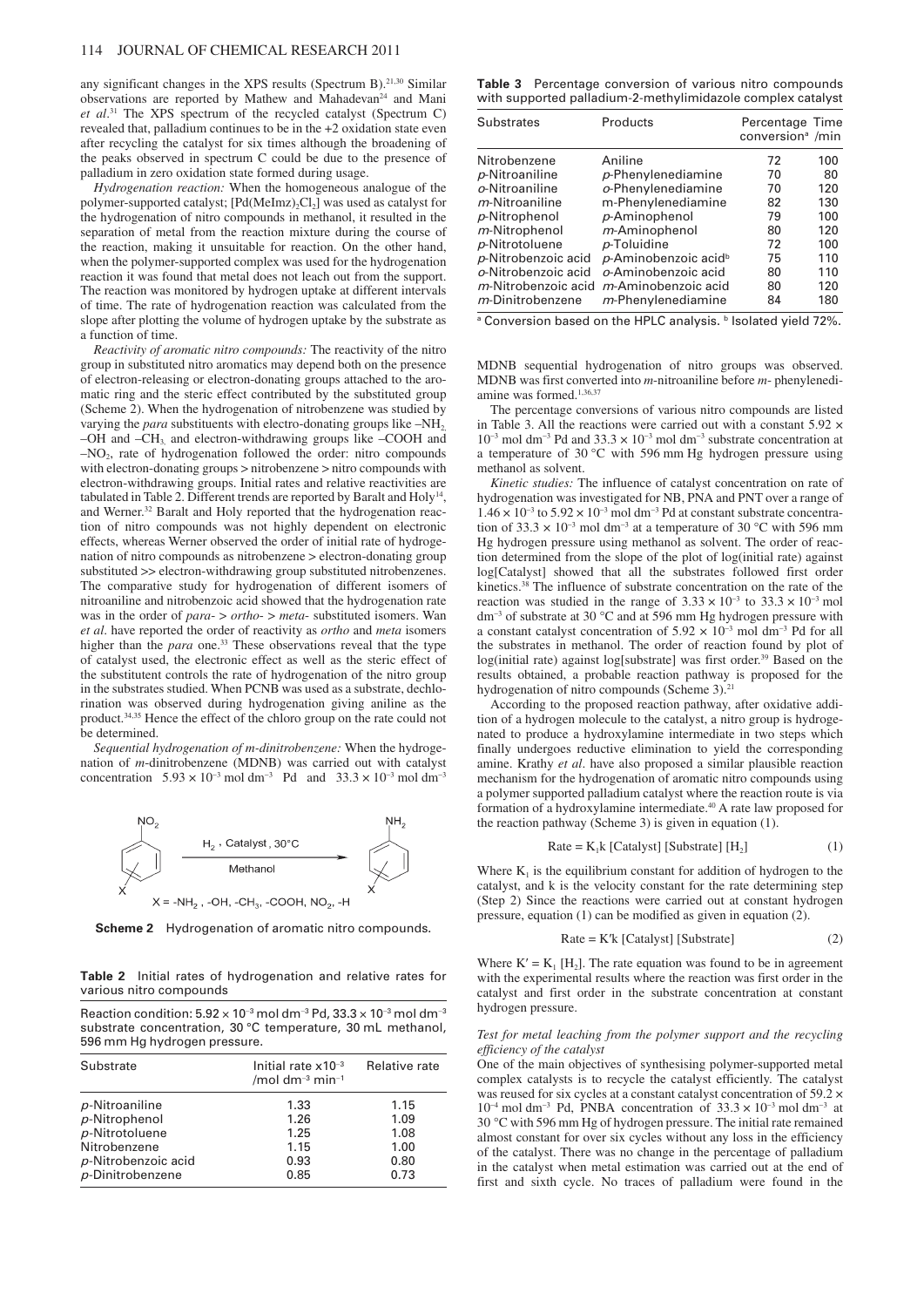



reaction mixture at the end of the reaction. These results support the conclusion that metal did not leach from the catalyst support.

#### **Conclusion**

A synthesised polymer–supported palladium-2-methylimidazole complex can be used successfully under ambient conditions to hydrogenate nitrobenzene and a few of its derivatives to their corresponding amines. Recycling experiments showed that no metal leaching occurred and the catalyst maintained its activity for six cycles. The reactivity of nitro group is dependent on the nature and position of the substituent in the benzene ring. When PCNB was used as a substrate, both hydrogenation and dechlorination proceeded simultaneously resulting in the formation of aniline. Sequential hydrogenation of nitro groups was observed when MDNB was used as a substrate.

The authors wish to thank UGC for the DSA-SAP and DST for FIST programme, Thermax India Ltd, Pune, India for providing the PS-DVB, Prof. B. K. Sadashiva, Liquid Crystals Lab, RRI, Bangalore and CDRI, Lucknow for C, H and N analyses and STIC, Cochin for TGA. V.Udayakumar thanks Sree Siddaganga Education Society, Sree Siddaganga Math, Tumkur, Karnataka, India, for extending support for doctoral studies.

### JOURNAL OF CHEMICAL RESEARCH 2011 115

*Received 19 September 2010; accepted 15 December 2010 Paper 1000365 doi: 10.3184/174751911X556855 Published online: 10 February 2011*

#### **References**

- 1 J.F. Knifton, *J. Org. Chem.*, 1976, **41**, 1200.
- 2 A.V. Bulatov and M.L. Khidekel, *Trans. Met. Chem.*, 1980, **5**, 123.
- 3 J.F. Knifton, *J. Org. Chem*., 1975, **40**, 519.
- 4 J.F. Knifton, *J. Org. Chem*., 1973, **38**, 3296.
- 5 M. Eisen and J. Blum, *J. Mol. Catal*., 1989, **56**, 329.
- 6 D.T. Thompson, *Platinum Met. Rev.*, 1995, **39**, 108.
- 7 A.P. Wright and M.E. Davis, *Chem. Rev.*, 2002, **102**, 3589.
- 8 M. Benaglia, A. Puglisi and F. Cozzi, *Chem. Rev*., 2003, **103**, 3401.
- 9 P. Barbaro and F. Linguori, *Chem. Rev.*, 2009, **109**, 515.
- 10 M.R. Buchmeiser, *Chem. Rev*., 2009, **109**, 303.
- 11 F. Benvenuti, C. Carlini, M. Marchionna, A.M.R. Galletti and G. Sbrana, *J. Mol. Catal. A: Chem.*, 1999, **145**, 221.
- 12 R.S. Drago, J. Gaul, A. Zomnbeck and D.K. Straub, *J. Am. Chem. Soc.*, 1980, **102**, 1033.
- 13 H.S. Bruner and J.C. Bailer Jr., *J. Am. Oil. Chem. Soc*., 1972, **49**, 533.
- 14 E. Baralt and N. Holy, *J. Org. Chem.*, 1984, **49**, 2626.
- 15 Z.Yu, S.Liao, Y. Xu, B.Yang and D. Yu, *J. Mol. Catal. A:Chem*., 1997, **120**, 247.
- 16 R. Wang, M.M. Piekarski and J.M. Shreeve., *Org. Biomol. Chem*., 2006, **4**, 1878.
- 17 W. Chen, Y. Zhang, L. Zhu, J. Lan, R. Xie and J. You, *J. Am. Chem. Soc.*, 2007, **129**, 13879.
- 18 M.J. Camazon, A. Alvarez-Valdes, J. R. Masuguer and M.C. Navarro-Ranninger, *Trans. Met. Chem*., 1986, **11**, 226.
- 19 H. Han, S. Jiang, M. Huang and Y. Yan Jiang, *Polym. Adv. Technol.*, 1996, **7**, 704.
- 20 A.V. Bulatov, A.N. Kitaigorodskii, A.V. Letuchaya, A.T. Nikitaev, A.N. Shupik and M.L. Khidekel, *Russ. Chem. Bull.*, 1981, **30**, 702.
- 21 P.C. Selvaraj and V. Mahadevan, *J. Polym. Sci. Part A: Polym. Chem*., 1997, **35**, 105.
- 22 D.E. Bergbreiter, B. Chen and T.J. Lynch, *J. Org. Chem*., 1983, **48**, 4179. 23 C.V. Rode, M.J. Vaidya, R. Jaganathan and R.V. Chaudhari, *Chem. Eng.*
- *Sci.*, 2001, **56**, 1299.
- 24 J. Mathew and V. Mahadevan, *J. Mol. Catal*., 1990, **60**, 189.
- 25 D.K. Chakrabarthy and B. Viswanathan, *Heterogeneous catalysis*, New Age International (P) Ltd. 2008,  $1<sup>st</sup>$  edn. p. 53.
- 26 D.C. Sherrington, *Chem. Commun*., 1998, 2275.
- 27 D.T. Gokak and R.N. Ram, *J. Mol. Catal*., 1989, **49**, 285.
- 28 H. Tang and D.C. Sherrington, *Polymer*, 1993, **34**, 2821.
- 29 R.K. Bhatia and G.N. Rao, *J. Mol. Catal*., 1994, **93**, 29.
- 30 J.A. Diaz-Aunon, J. Garcia-Martinez, M.C. Roman-Martinez and C. Salinas- Martinez de Lecea, *Catal. Lett.*, 2001,**76**, 41.
- 31 R. Mani, V. Mahadevan and M. Srinivasan, *Br. Polym. J.*, 1990, **22**, 177.
- 32 J. Werner, *Ind. Eng. Chem*., 1952, **44**, 1980.
- 33 B. Wan, S. Liao, Y. Xu and D. Yu, *React*. *Kinet. Catal. Lett.*, 1998, **63**, 397.
- 34 N. Shao-feng, Z.Hong-Yi, AoXu-ping, X. Xin-hua and L. Zhan-hua, *J. Zhejiang. Univ. Sci. B.*, 2006, **7**, 548.
- 35 P. Lu and N. Toshima, *Bull. Chem. Soc. Jpn.*, 2000, **73**, 751.
- 
- 36 S. Cao, S. Xu and Shengang Xu, *Polym. Adv. Technol.*, 1999, **10**, 43. 37 Y. Liu, Z. Wei, S. Deng and J. Zhang, *J. Chem. Technol. Biotechnol*., 2009, **84**, 1381.
- 38 I.I. Obraztsova, N.K. Eremenko and Y.N. Velyakinn, *Kinet. Catal*., 2008, **49**, 401.
- 39 H. Yao and P.H. Emmett, *J. Am. Chem. Soc*., 1961, **83**, 796.
- 40 V. Krathy, M. Kralik, M. Mecarova, M. Stolcova, L. Zalibera and M. Hronec, *Appl. Catal., A*, 2002, **235**, 225.